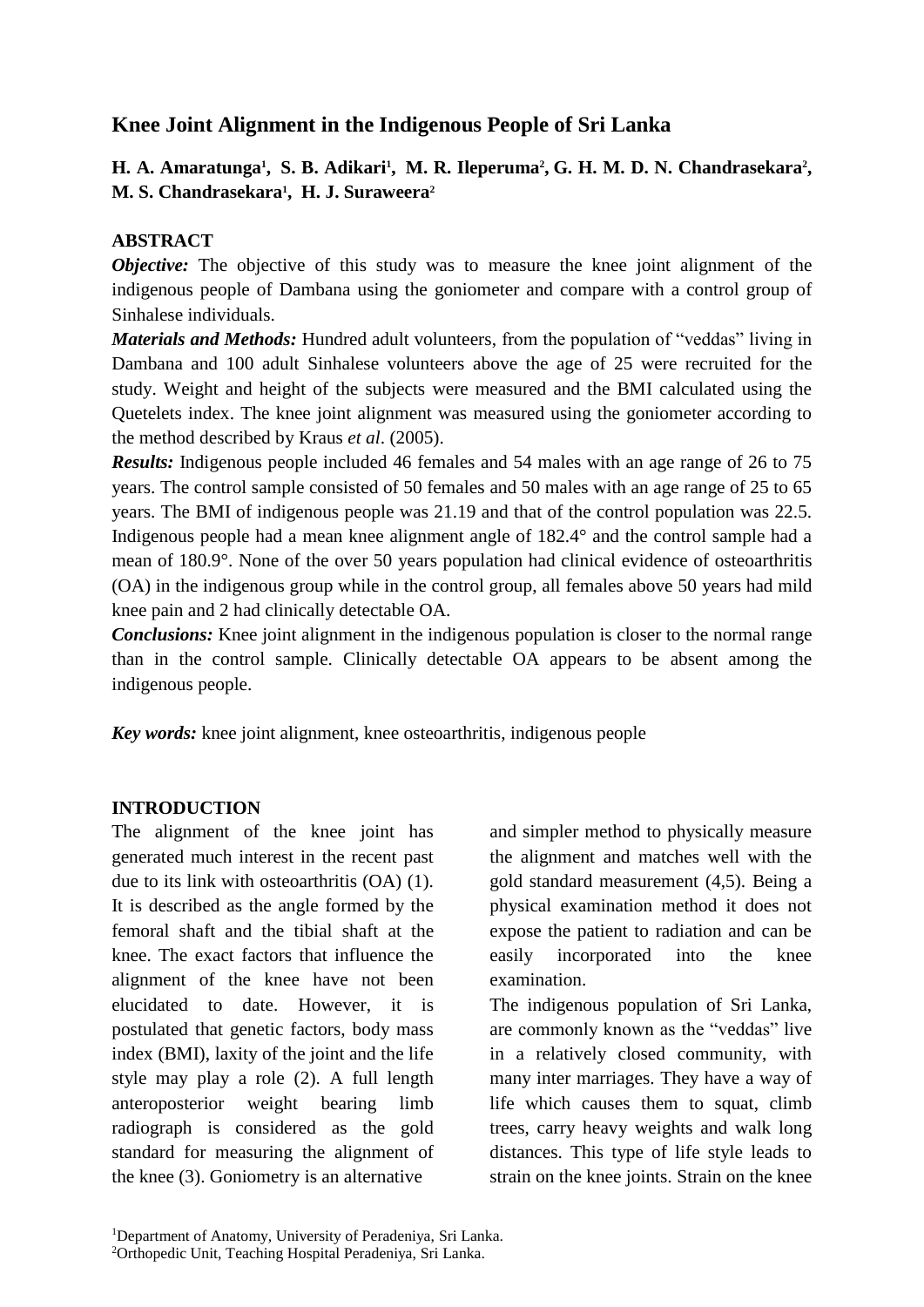joints has been associated with development and progression of OA (6,7). Due to this life style and the high fiber content of their food obesity is relatively uncommon in their population.

Therefore, the objective of this study was to measure the knee joint alignment of the indigenous people and compare with a group of urban Sinhalese individuals and to detect OA of the knee joint by clinical examination.

#### **MATERIALS AND METHODS**

Hundred adult volunteers above the age of 25 years, from the population of indigenous people living in Dambana were included in the study. The other group consisted of 100 adult Sinhalese volunteers from the University population above the age of 25 years.

In both groups weight and height were measured in kilograms and meters using standard measuring scales and the BMI was calculated using the Quetelets index (8). The knee joint alignment was measured using the goniometer according to the method described by Kraus *et al.* (5). Each subject was carefully questioned with regard to the symptoms of knee joint OA. Both knees were examined for the presence of swelling, deformity, tenderness and crepitus. A diagnosis of OA was made using the clinical criteria laid down by the American College of Rheumatology. The criteria being, knee pain with morning stiffness lasting 30 minutes or less and crepitus on motion (9).

# **RESULTS**

The sample from the indigenous people consisted of 100 individuals who included 46 females and 54 males with an age range of 26 to 75 years. The control sample consisted of 50 females and 50 males with an age range of 25 to 63 years. Therefore 200 knees of the indigenous people and 200 knees of the control sample were measured. The mean BMI of the indigenous people was  $21.19$  ( $\pm 3.95$ ) and that of the control group was 23  $(\pm 3.2)$ . The observed difference in the mean BMI was statistically significant. Indigenous people had a mean knee alignment angle of  $182.4^{\circ}$  ( $\pm 3.45$ ) and the Sinhalese sample had a mean of  $180.9^{\circ}$  ( $\pm$  4.7) (Figure 1). However the difference observed in the means was not statistically significant. In the indigenous people highest number of knees were in the 181° to 185° range while in the control the highest number was seen in the range of 176 to180°. The variance was lower than the Sinhalese in the indigenous population (Figure 2). None of the over 50 years population had clinical evidence of OA in the indigenous group while in the Sinhalese group, all females above 50 years (12) had mild knee pain and 2 had clinically detectable OA.

# **DISCUSSION**

In studies done in the West the normal range for knee joint alignment angle as measured by the goniometer is considered as 182 to 184° (5). It was observed that the knee angle range in the indigenous people was very close to this. However in the control population the range was several degrees less. The active life style of the indigenous people maybe resulted in an increased strength in the ligaments and muscle in the lower limbs, thereby maintaining the angle within the normal range. The lower BMI of the indigenous people is by reducing the load on the knees maybe maintaining the alignment closer to the normal range. The fact that the knee alignment angle is concentrated to a narrower range with low variance in the